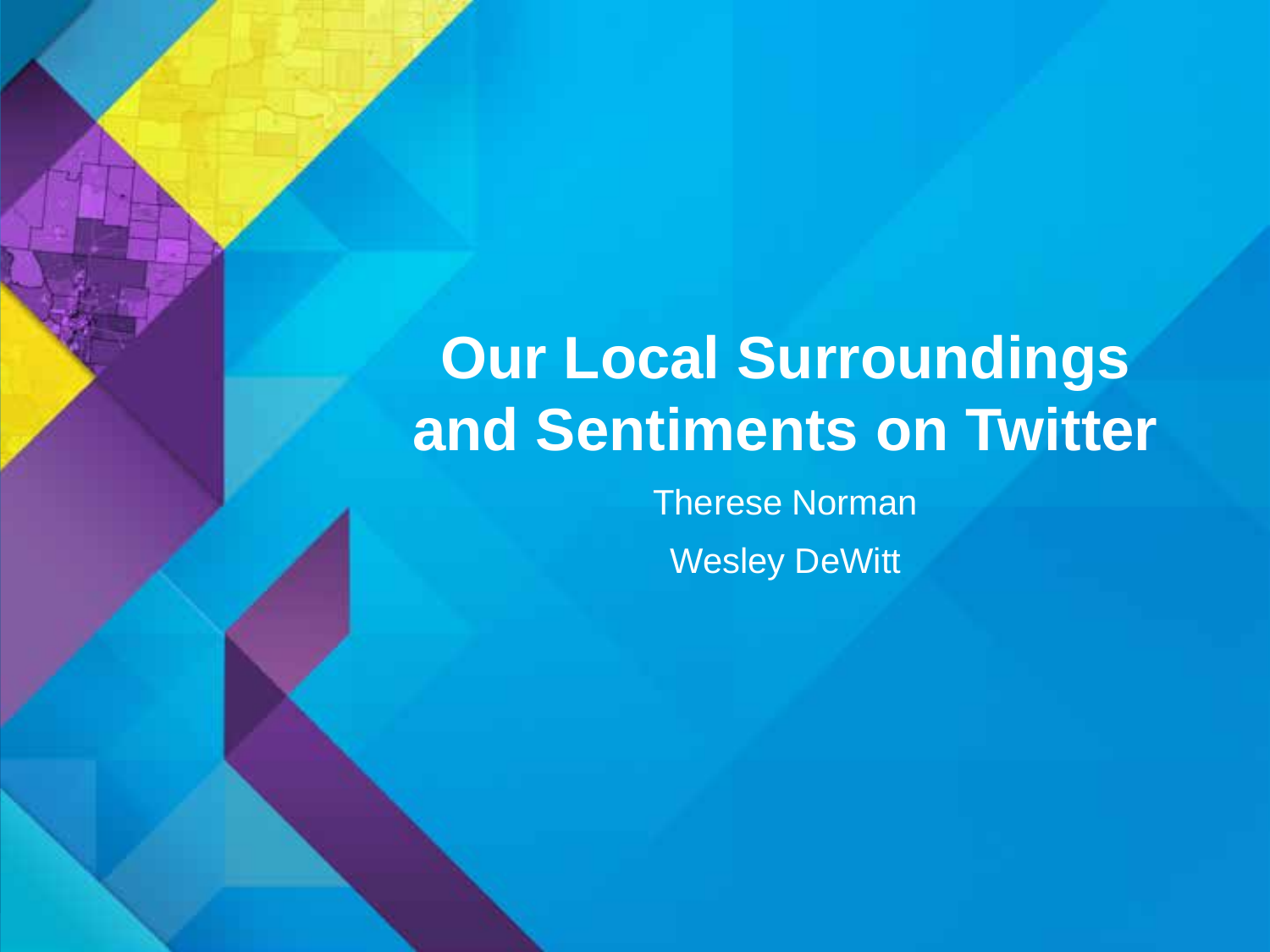## **Research project: two parts**

**1. Analysis: Identifying significant relationships between an individual's health and spatial variables**

**2. Visualization: Disseminating results through an interactive web map using open source software**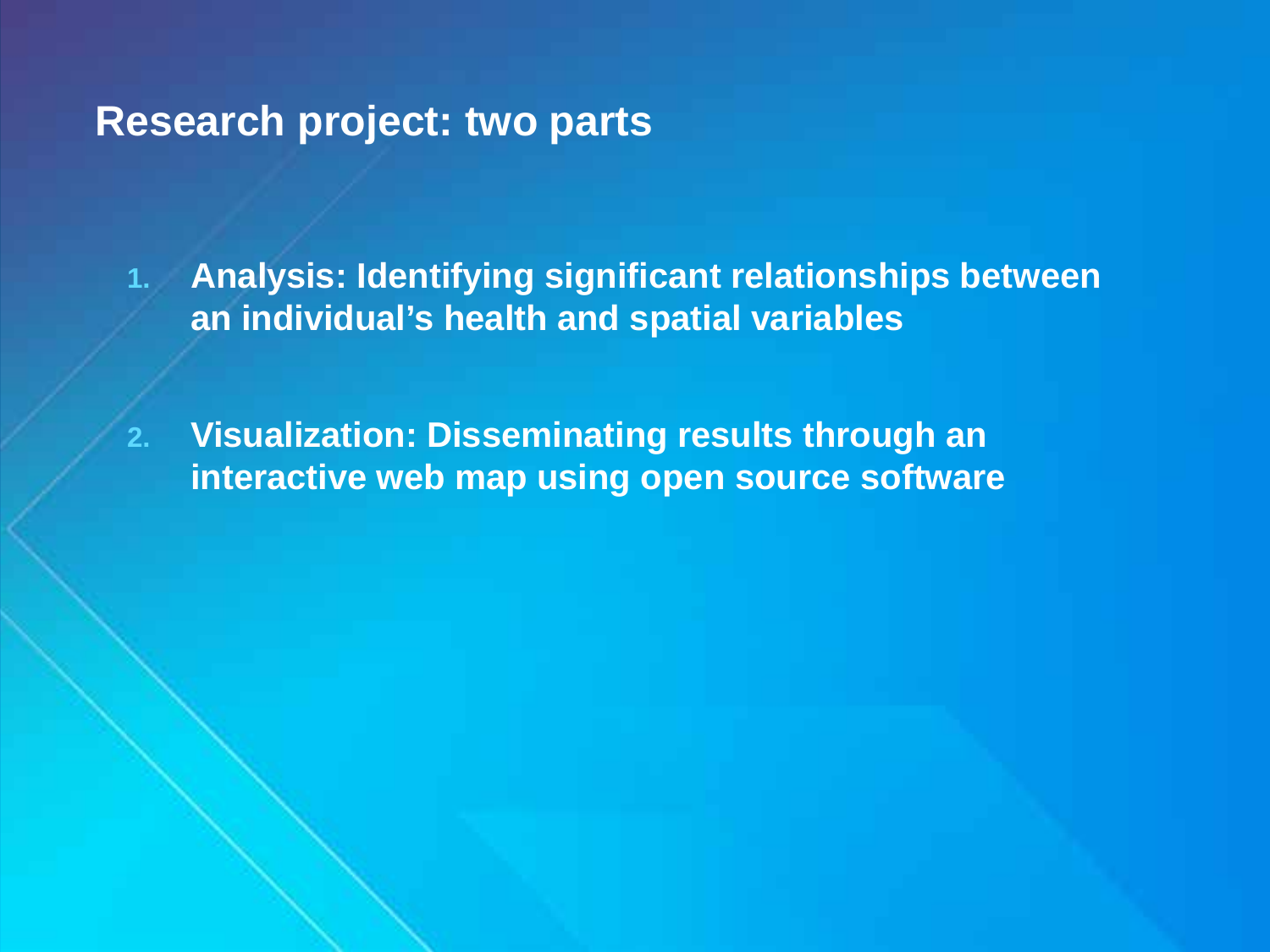## **Data and Method**

- Geographic Extent
	- Ø Census tracts in LA County
- Data
	- ØTweets through Twitter API
	- ØStatic socioeconomic and environmental variables from **CCEHST**
	- ØReference layers(roads, cities, etc.) from various sources
- **Method** 
	- Ø Collecting/streaming Tweets through Twitter API using Python
	- Ø Quantifying sentiment of incoming messages
	- Interactive web map through QGIS leaflet
	- Ø Statistical Analysis (correlations, hot spots and GWR) using QGIS, ArcGIS, R, Stata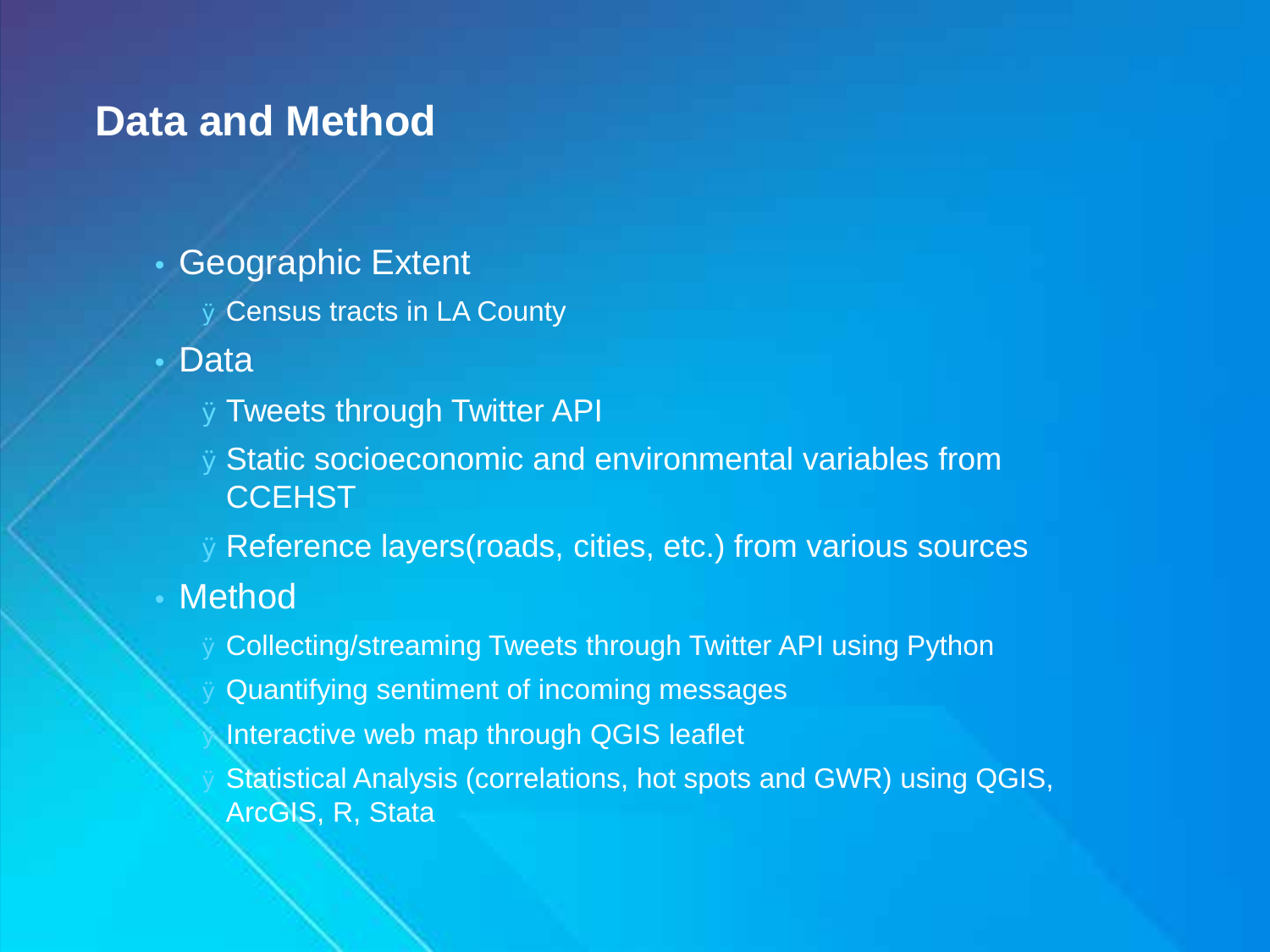## **Method – Tweets**

- **Downloaded between 03/17/2015 – 04/09/2015**
- **Total tweets in LA County: 90,076**
- **Keyword examples:**

| <b>Tweet</b>   | <b>Keywords</b>                                                                                                                                                                                                                              |
|----------------|----------------------------------------------------------------------------------------------------------------------------------------------------------------------------------------------------------------------------------------------|
| <u>i"sick"</u> | am sick, am ill, feeling sick, feeling ill, cough, a cold, runny nose,<br>the flue, a fever, influenza, sore throat, throw up, puke, under the<br>weather, etc.                                                                              |
| "stress"       | stress, panic, anxiety, miserable, nervous, sleepless, restless,<br>uneasy, etc.                                                                                                                                                             |
| "anger"        | angry, anger, pissed, annoyed, hate, hating, bitter, enraged,<br>furious, irritated, awful, sucks, horrible, loath, resentment, dread,<br>excruciating, distasteful, painful, terrible, disturbing, gruesome,<br>appalling, unpleasant, etc. |

• **Anger tweet example:** *"Everything is somehow my fucking fault. I hate this shit."*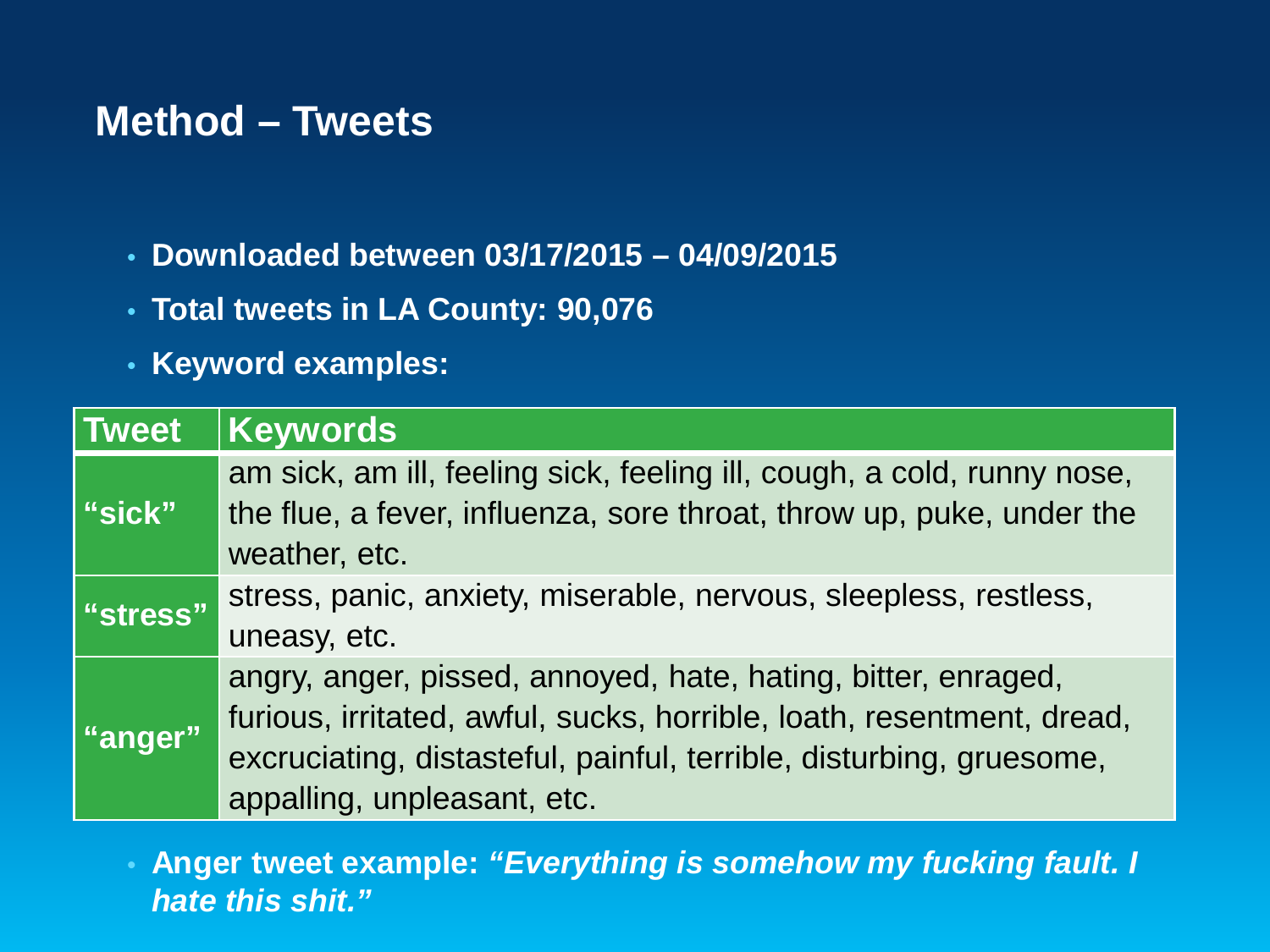## **Bias of Big Geosocial Data**

• **Generated by a small fraction of social media participants**

• **Geocoded tweets about 2% of all tweets**

• **Skewed demographic use Twitter**

• **Geotagged data might be produced in or be about another location**

• **Non-human generated content (ads)**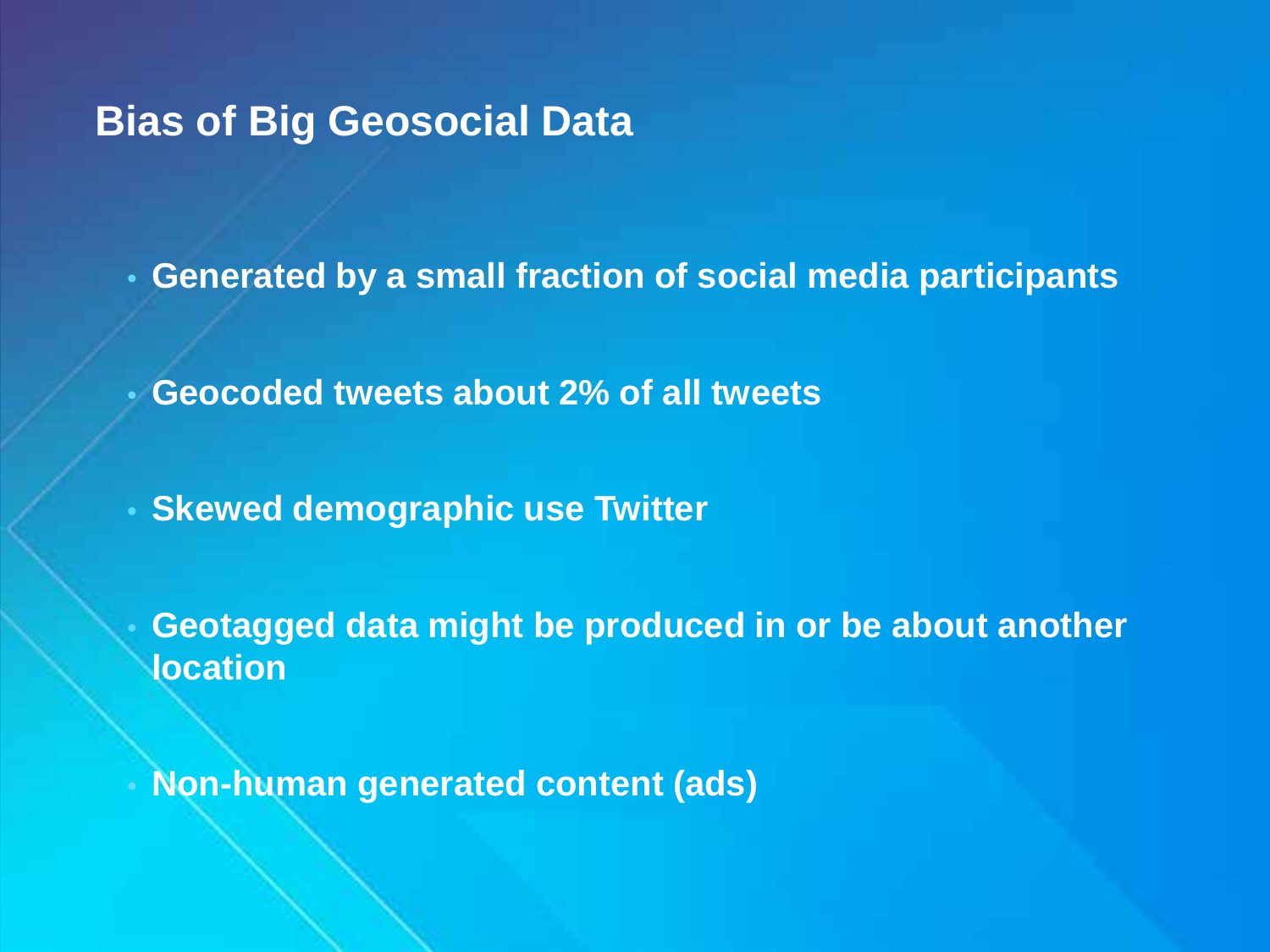## **Visualization: Interactive web map**

#### C 6 Swebculbedu - chawka WATERMAN (1990)



[http://web.csulb.edu/~sphayaka/](http://web.csulb.edu/%7Esphayaka/)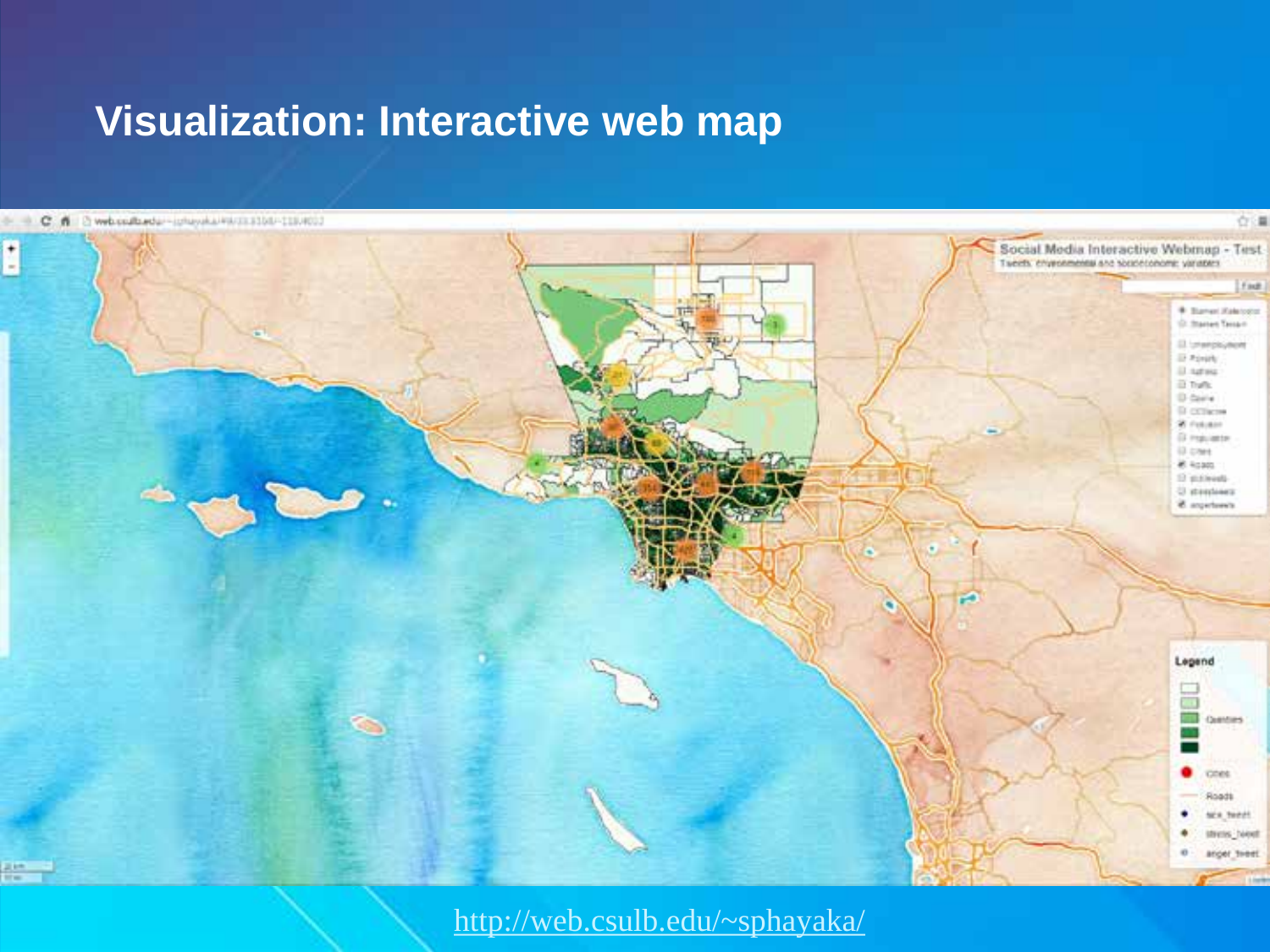## **Analysis: Share of Tweets**

#### Standardized by all tweets. Randomly scattered pattern

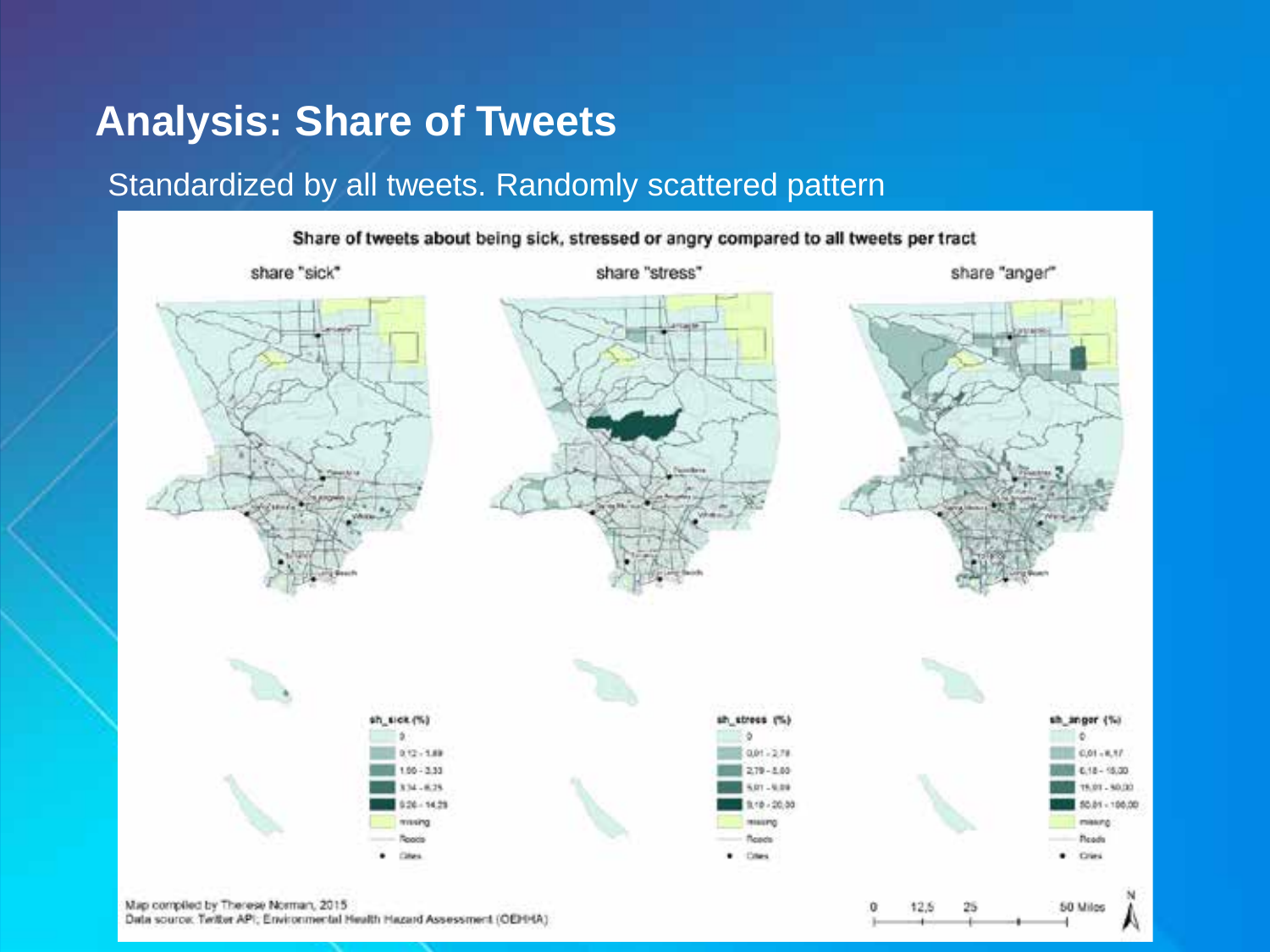## **Analysis: Heat maps of Tweets**

#### Unstandardized. Higher density near downtown LA. No "sick" along coast



Data source: Taritter API; Environmental Health Hazard Assessment (OEHHA)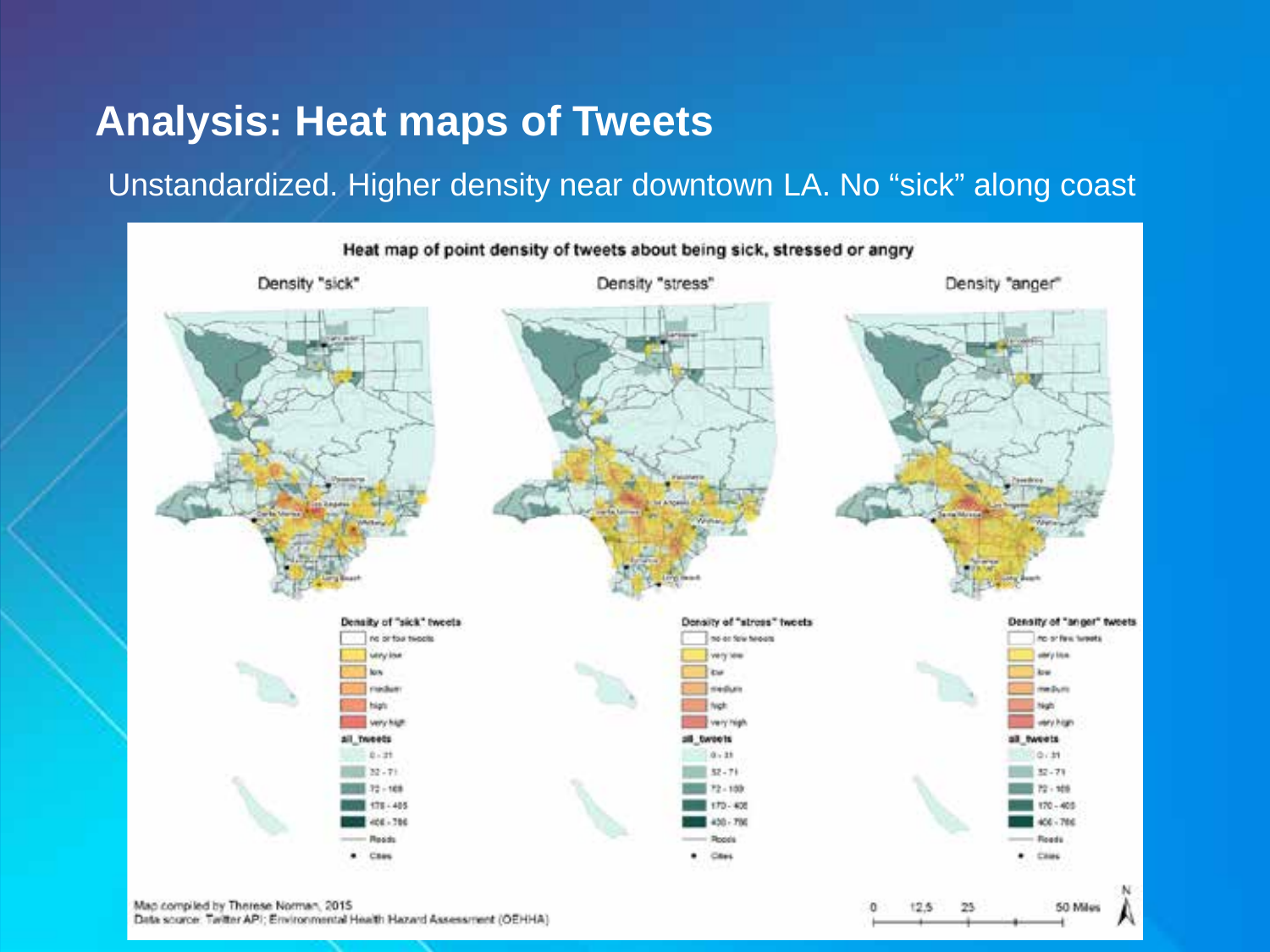## **Analysis: Hot spots (Getis-Ord)**

### Standardized. Low anger around Malibu/Santa Monica. High anger east of LA

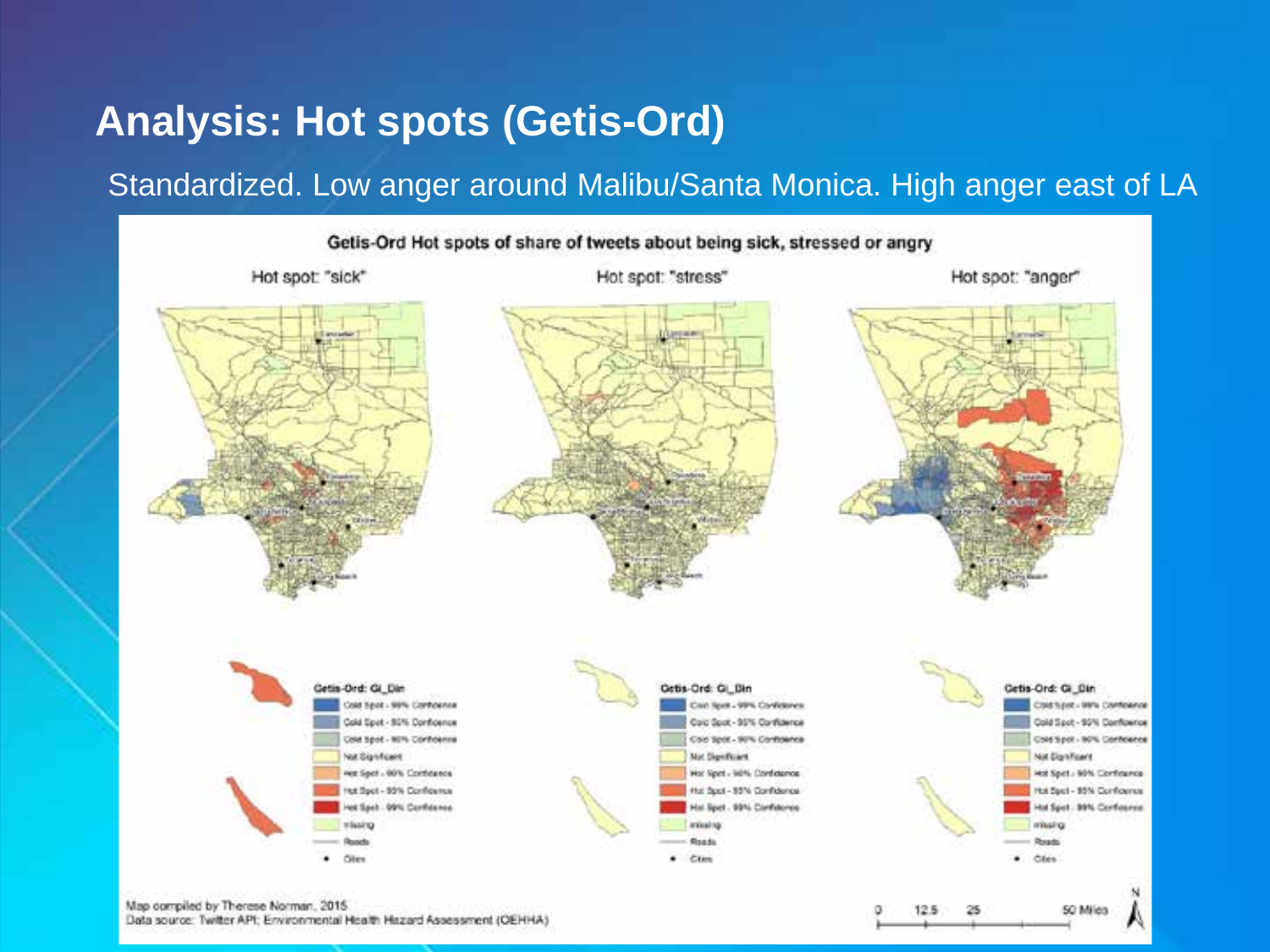## **GWR: Anger explained by socioeconomic conditions** Standardized. Low anger – low CES score, unemployment and poverty